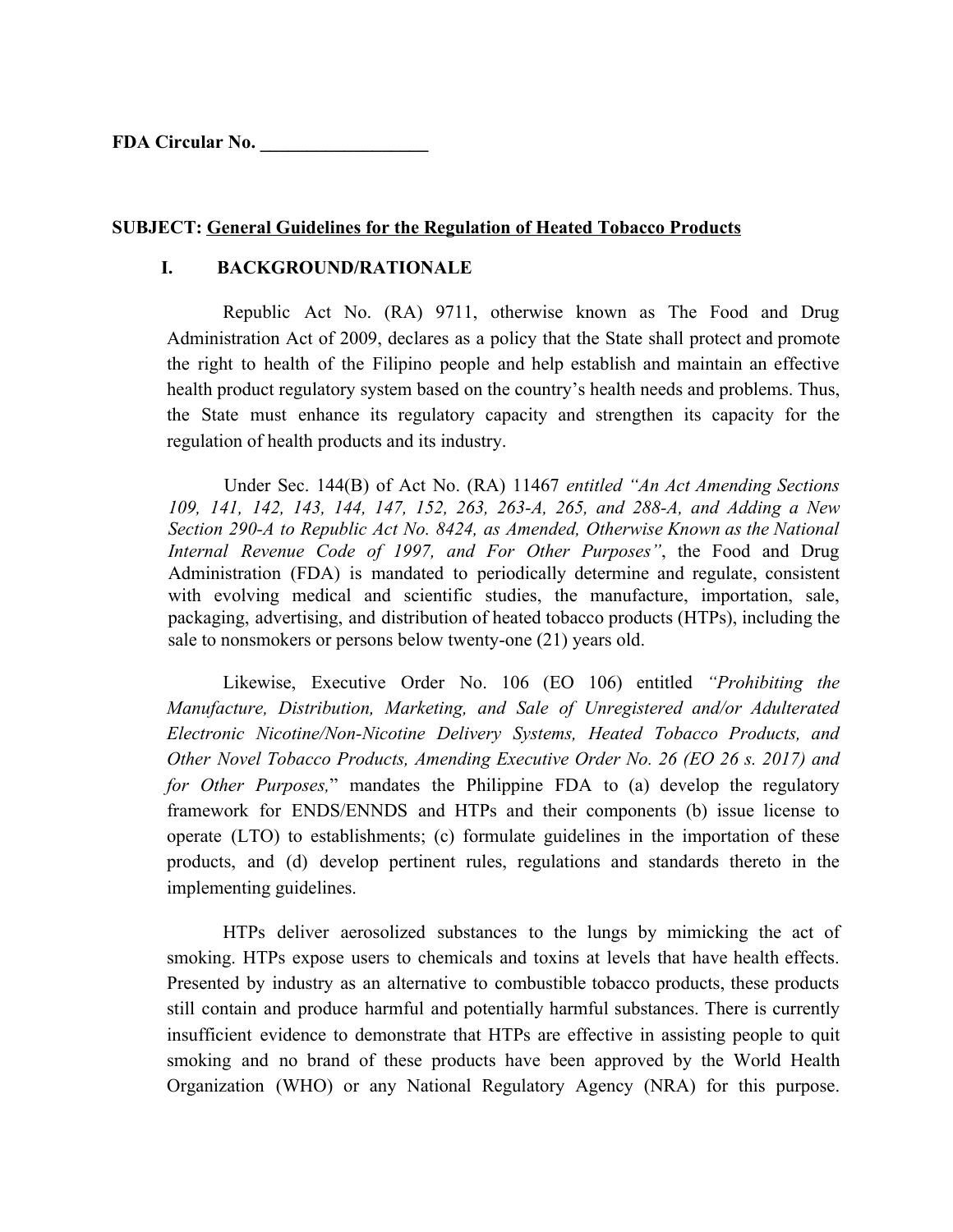Independent scientific evidence regarding the effectiveness of HTPs as a smoking cessation aid is scant and of low certainty, making it difficult to draw credible inferences. Furthermore, current studies are not yet enough to conclude that the long-term use of HTPs will not have any effect on human health. Concerns have been raised on the possibility that novel tobacco products may provide a gateway to nicotine addiction or tobacco product use, or that they may renormalize smoking. To ensure the protection of public health, the FDA shall establish science-based policies and regulations that limit youth access to HTPs.

### **II. OBJECTIVES**

This Circular is being issued to provide FDA's regulatory framework to all individuals, enterprises and businesses seeking to manufacture, distribute, import, export, sell, offer for sale, advertise, and/or use heated tobacco products (HTPs) in the Philippines.

### **III. SCOPE**

This issuance shall apply to all individuals, enterprises and businesses which intend to manufacture, distribute, import, export, sell, offer for sale, and advertise HTPs not classified as drug products in the Philippines.

#### **IV. GUIDELINES**

#### **1. Market Authorization of HTPs**

- **1.1.** All establishments engaged in the manufacture, distribution, importation, exportation, retail sale, including online sale, of HTPs shall first secure a License to Operate (LTO) from the Center for Cosmetics Regulation and Research (CCRR).
- **1.2.** No establishment shall engage in activities beyond what was approved by the FDA in its issued LTO.
- **1.3.** Only FDA-licensed manufacturers, traders/importers, and distributors can apply for an FDA Electronic Registration Number (FERN) for their products.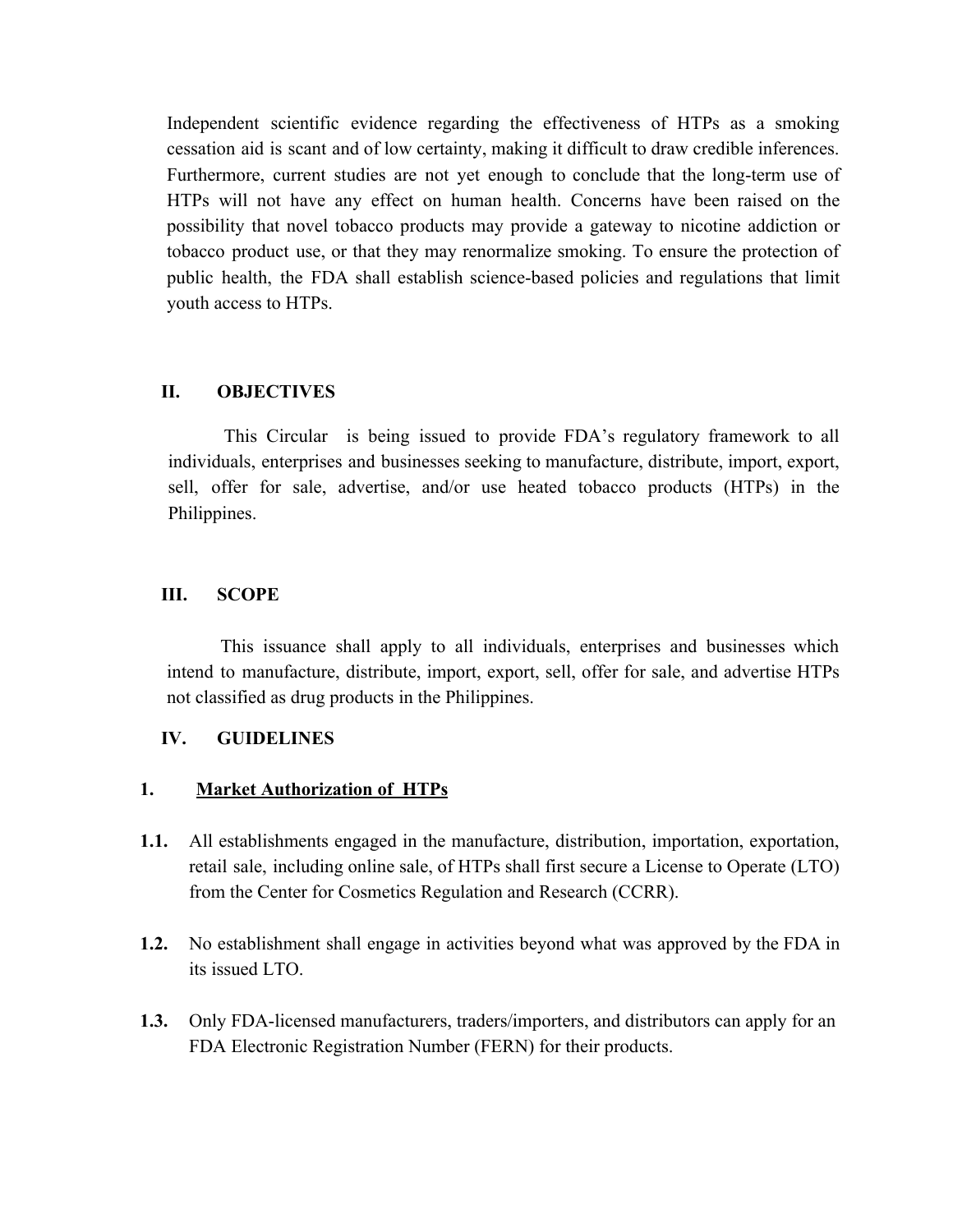- **1.4.** No establishment shall engage in the manufacture, distribution, importation, exportation, sale, offering for sale, and advertising of HTPs without first securing the necessary authorizations from the FDA.
- **1.5.** Heated tobacco products shall be registered per refill/cartridge-device combination (e.g. refill/cartridge variant  $1 +$  device model 1) and shall be filed under a single application, with the issuance of a FERN after compliance to the set standards and requirements.
- **1.6.** HTPs not bearing, and not marketed with health claims (such as but not limited to: tobacco harm reduction, tobacco cessation aid claims) shall be required to undergo pre-application documentary evaluation (PADE) at least 3 months prior to applying for a FERN.
- **1.7.** All batches of HTP refills and cartridges shall also be declared with the FDA through the batch declaration process prior to importation, distribution, or sale in the Philippines.
- **1.8.** HTPs bearing, or are marketed with therapeutic or health claims (such as but not limited to: tobacco harm reduction, tobacco cessation aid claims) shall comply with the regulatory requirements and standards for drug/pharmaceutical products under the Center for Drug Regulation and Research (CDRR).

## **2. Online Sale (Retail and Wholesale)**

- **2.1.** Online sellers shall apply for a license to operate based on their intended activity (Manufacturer, Trader, Distributor, or Retailer) with the addition of online selling activity in their LTO.
- **2.2.** Online sellers are required to declare a physical office address which shall be subject to FDA's pre and post licensing inspection and monitoring.
- **2.3.** All online sellers shall require customers to register for a user account prior to allowing access to the online store.
	- **2.3.1.** For retail sellers, proper age verification, including the submission of a government issued identification card or certificate reflecting the age or date of birth of the person registering for a user account, shall be required.
		- **2.3.1.1.** Individuals below the age of twenty-one (21) years are not eligible to have a user account.
	- **2.3.2.** For online wholesalers, the submission of a valid FDA-issued LTO as retailer or distributor/wholesaler of HTPs, shall be required for the issuance of a user account.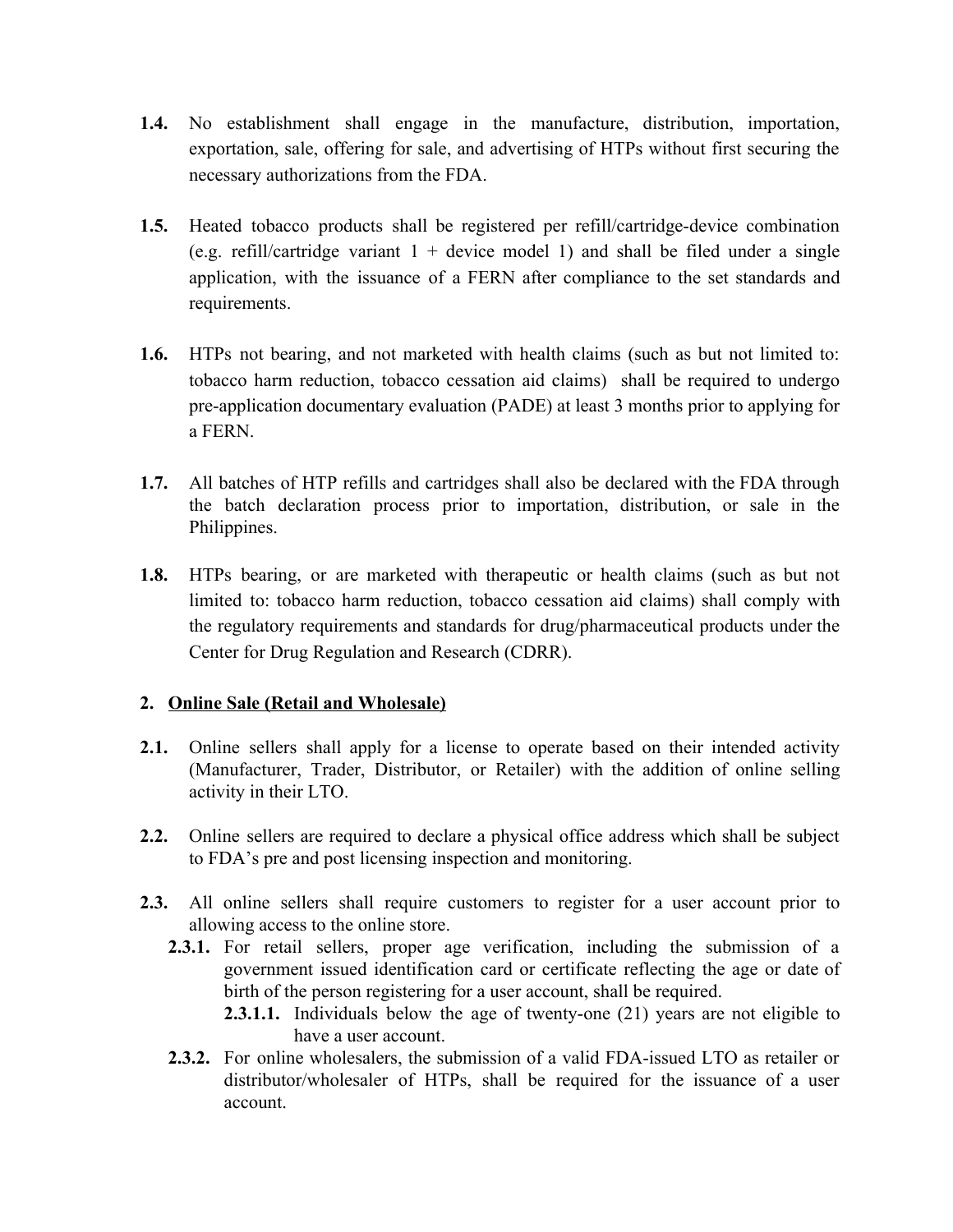- **2.3.3.** Sufficient review of the request for a user account shall be conducted by the online seller prior to approval of the request. Automated issuance of user accounts shall not be allowed.
- **2.4.** Only establishments with a license to operate as retailers can conduct online retail sales on their online platform.
- **2.5.** Online wholesalers shall only sell to verified FDA-licensed retailers and distributors.
	- **2.5.1.** Products must only be delivered at the official address of the retailer or distributor/wholesaler as reflected on its LTO.
- **2.6.** The distribution, shipping, transport and/or delivery of HTPs shall be strictly prohibited in places where the sale of such products are prohibited, as provided under Executive Order No. 26 s. 2017 as amended by Executive Order No. 106 s. 2020.
- **2.7.** Under no circumstances shall an online wholesaler or retailer be allowed to transport or deliver HTPs to persons below twenty-one (21) years of age.
	- **2.7.1.** The courier shall only release the product to the account holder after proper verification of the recipient's identity and age by means of any valid government-issued photographic identification containing the date of birth.
- **2.8.** All forms of advertising shall be restricted within the web address/site and shall not pop-up in other online platforms. The advertising of the online stores may be allowed provided that the platforms where it is advertised are not accessible and visible to individuals below twenty-one (21) years of age.
- **2.9.** The FDA shall have the authority to access the web address/site and enter without delay and at reasonable hours the physical premise of the establishment to conduct routine or spot check inspections.
- **2.10.** All establishments engaged in electronic commerce must ensure compliance with the requirements for product quality and safety and consumer data protection as provided under the DTI-DOH-DA Joint Administrative Order (AO) No. 1, otherwise known as the *"Rules and Regulations for Consumer Protection in a Transaction Covered by the Consumer Act of the Philippines (RA 7394) through Electronic Means under the E-commerce Act (RA 8792)", the* Data Privacy Act of 2012 (RA 10173), the FDA Act of 2009 (RA 9711), and other applicable laws.

# **3. Product Standards**

**3.1.** All HTPs must be compliant with the set standards provided under *Annex A - "Heated Tobacco Product Refill/Cartridge and Device Standards"* prior to release for distribution and/or sale in the Philippines.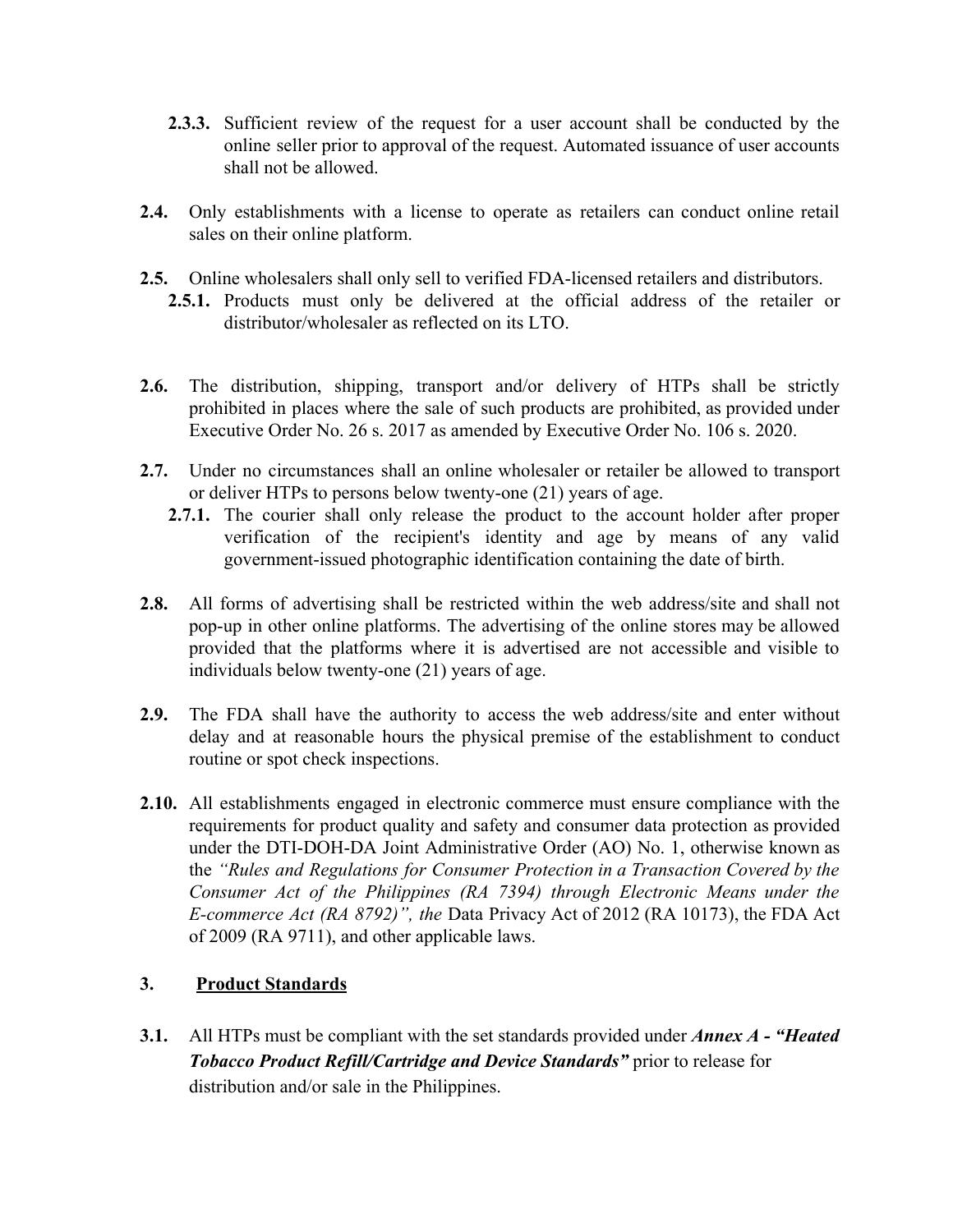**3.2.** The FDA shall set and issue pertinent standards on HTP refills/cartridges and collaborate with the DTI for the issuance of standards on the electronic delivery devices, guided by current available scientific evidence and international standards.

# 4. **Labelling and Packaging**

**4.1.** All containers and packages of HTP refills and cartridges and electronic delivery devices shall contain appropriate information and health warnings compliant with the guidelines provided under *Annex B - "Labelling Requirements for Heated Tobacco Product Refills and Cartridges"*, *Annex C - "Labelling Requirements for Heated Tobacco Product Electronic Delivery Devices***"**.

# **5. Sale, Use, and Access Restrictions**

- **5.1.** Retail of ingredients for the purpose of modification of HTP refills and cartridges, such as but not limited to flavorings, nicotine shots, and other additives, shall be prohibited. These products shall not be allowed to be sold in retail stores.
- **5.2.** No manufacturer, retailer, distributor, importer, exporter, or retailer of HTPs shall sell to individuals under twenty-one (21) years of age.
- **5.3.** The distribution, sale, offering for sale and use of HTPs shall be strictly prohibited in places provided by Executive Order No. 26 s. 2017 as amended by Executive Order No. 106 s. 2020.
- **5.4.** The testing and use of HTPs shall be prohibited inside the premises of retail outlets and in other enclosed public places, except in designated smoking and vaping areas (DSVAs).
- **5.5.** Smoking and vaping lounges and similar establishments shall follow the same guidelines and requirements provided under this circular and section 4 of EO 26 s. 2017 as amended by EO 106 s. 2020.
- **5.6.** Under no circumstances shall an establishment or individual be allowed to publish or otherwise communicate tutorials on adulterating, modifying, manufacturing, or otherwise tampering of HTPs through any print, physical, electronic, or online media.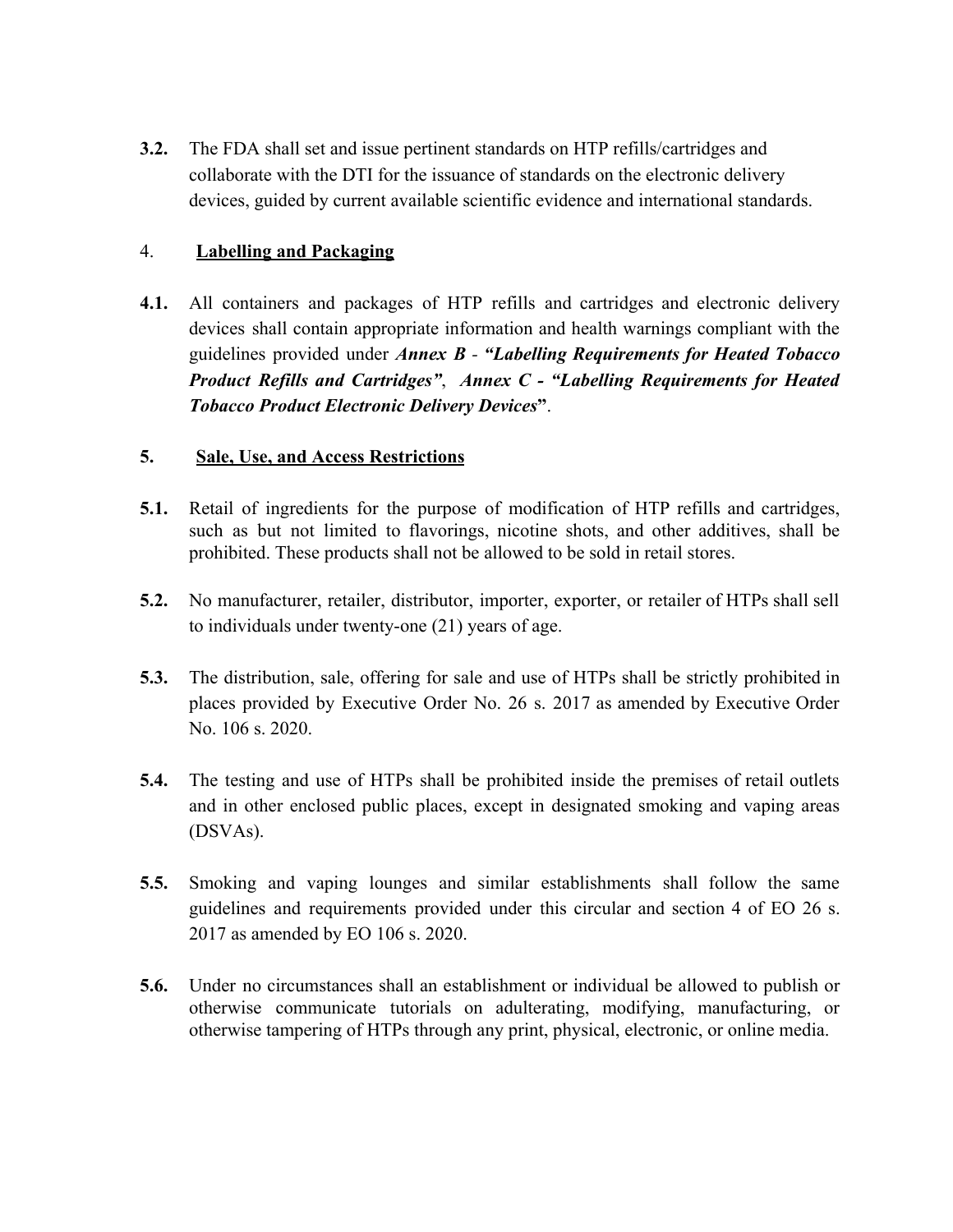**5.7.** The FDA shall collaborate with the National Telecommunications Commission, the Ads Standards Council, and other concerned enforcement agencies to remove any materials that communicate tutorials on adulterating, modifying, manufacturing, or otherwise tampering HTPs from general circulation.

# **6. Advertising, Promotion, and Sponsorship**

- **6.1.** No person, establishment or organization, shall use the FDA logo, the words "Food and Drug Administration" or "Philippine FDA", the initials "FDA", or any imitation of such words, initials, or logo in print and other forms of broadcast media, including the internet, in connection with any HTPs merchandise, impersonation, solicitation, or commercial activity in a manner that convey that such use is approval, endorsement, or authorization by the FDA (e.g. "FDA approved" or "This product is approved by the FDA").
- **6.2.** Advertising activities shall be strictly prohibited except in FDA-licensed retail outlets/stores of HTPs.
- **6.3.** Marketing materials shall not bear markings or characters that are likely to promote youth use such as the use of cartoons, anime, manga, animated characters, youth influencers, personalities and the like.
- **6.4.** Only print media on fixed locations, within the premises of FDA-authorized retail establishments shall be allowed. Free product samples, hand-outs, flyers, and other print media for distribution to store patrons and passers-by, shall be strictly prohibited. For HTP retail outlets, only the use of a signage displaying the name of the establishment, menu cards for the list of products offered (to be presented to verified customers), and placement of a single simple sign with white background and black font and not exceeding twelve inches by eighteen inches (12"x18") in size stating only the following: "HTPs Available Here" shall be allowed.
- **6.5.** Promotion of HTPs that implies health benefits may be derived from the use of the product or from its emissions shall be prohibited.
- **6.6.** Modified risk descriptors (e.g., "light," "low," and "mild" descriptors) and unsubstantiated claims (e.g. healthy, low harm, less harmful, helpful to quit smoking, effective than other smoking cessation products, etc) are prohibited in the sale and distribution of products. These include misleading elements and notably any suggestions that a particular HTP is less harmful than other similar products (eg. claims that HTPs cut the risk of tobacco-related diseases and are less risky than continuing to smoke cigarettes, etc.).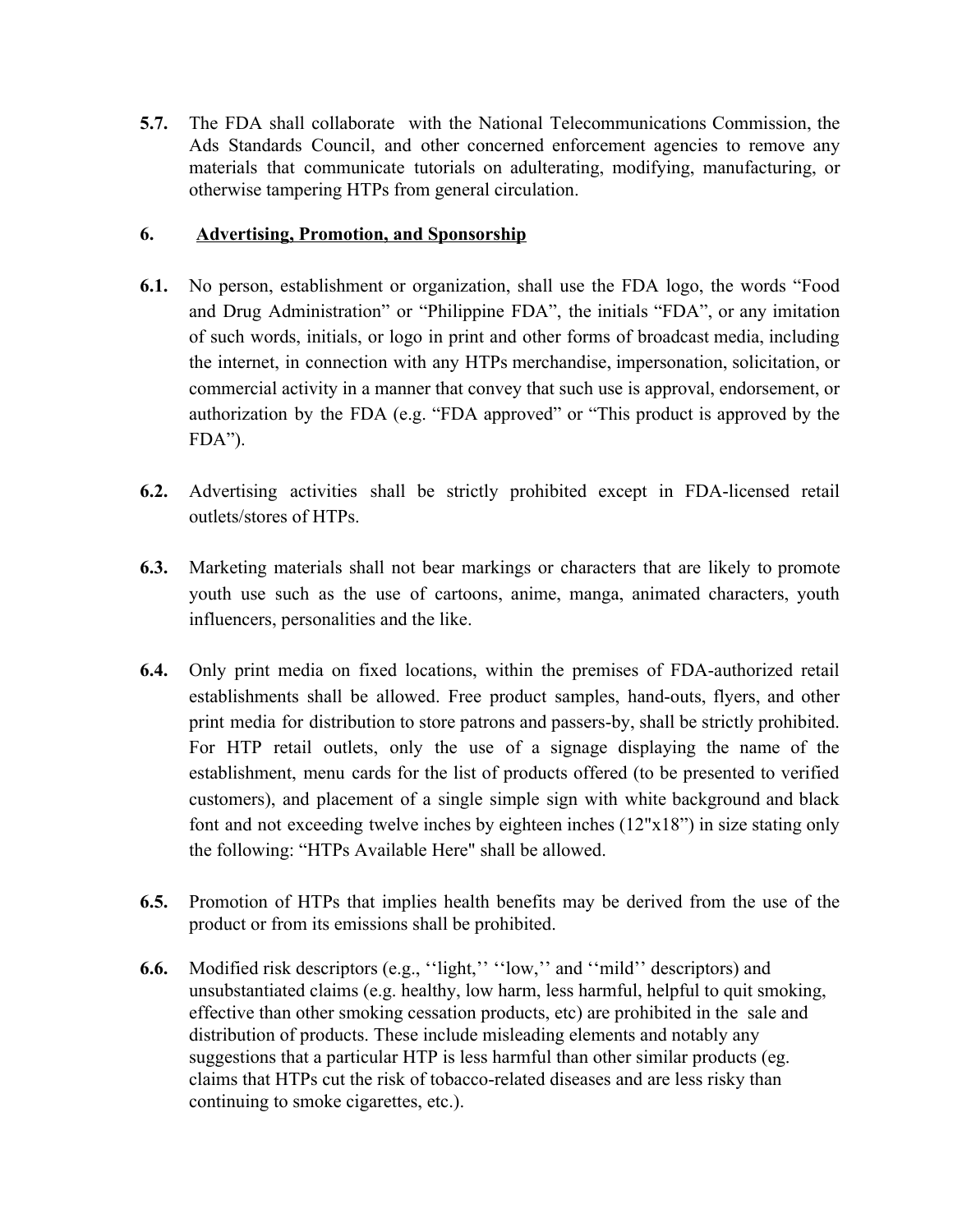- **6.7.** Placing, posting, or displaying HTPs, and its advertising materials in any place of retail outlets that is open and visible to the general public, especially the youth, such as but not limited to stalls, kiosks, booths, or stands is strictly prohibited.
- **6.8.** Promotion and sponsorship, including corporate social responsibility campaigns/activities by the HTP industry shall be strictly prohibited.
- **6.9.** Other products and merchandises, such as but not limited to clothing, bags, accessories, toys, food, and beverages, especially those generally intended for the consumption of children and the youth shall not bear names, logos, or other indicia of HTP brands nor shall it be presented in such a way that it resembles HTPs.
- **6.10.** No establishment, organization, or juridical person shall engage an individual to promote HTPs through a testimonial or an endorsement, however displayed or communicated, including by means of packaging or advertising materials**.**

## **7. Enforcement**

- **7.1.** The FDA shall conduct post market surveillance (PMS) activities for verification of industry compliance and enforcement of FDA rules and regulations.
- **7.2.** The FDA shall collaborate with the Department of Interior and Local Government through the local government units (LGUs), Philippine National Police, and Metropolitan Manila Development Authority, in the enforcement of the minimum allowable age for the use of HTPs. Sale of HTPs, shall be made only to an individual who demonstrates that he/she is more than 21 years of age, through (a) any valid government ID; (b) a valid passport issued by the Department of Foreign Affairs or any other country; or (c) an identification card issued by the FDA for the use of such products.
- **7.3.** The LGUs and other government agencies and offices involved in the monitoring and regulation of the use, sale and distribution of HTPs are enjoined to observe and implement the guidelines provided.